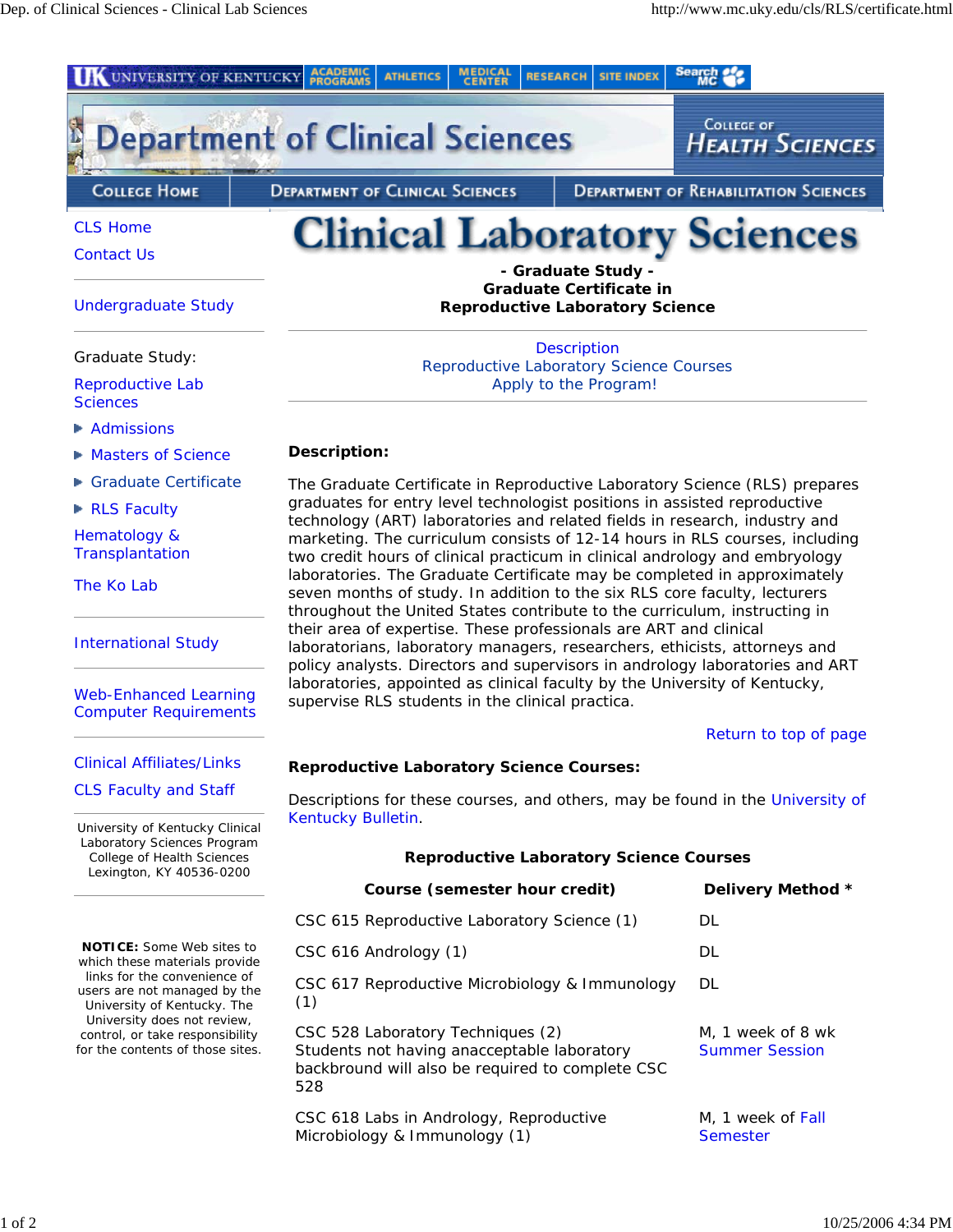| CSC 621 Embryology & ART (3)                              | <b>Fall Semester</b> |
|-----------------------------------------------------------|----------------------|
| CSC 624 Gamete & Embryo Cryopreservation (1)              | <b>Fall Semester</b> |
| CSC 625 Mgt, Policy, Ethical & Legal Issues in ART<br>(2) | <b>Fall Semester</b> |
| CSC 626 Andrology Clinical Practicum (2)                  | M. 2 weeks TBD       |
| CSC 627 ART Clinical Practicum (3)                        | M. 3 weeks TBD       |

\* DL = Distributive learning. DL courses include web-based instruction and testing, and self-paced, interactive CDs. DL courses are offed during the spring semesters to both Lexington campus students and distance learners.

 $*$  M = Modular. Modular courses are taught at the UK campus. Classes meet for approximately 8 hours/day.

\* TBD = To Be Determined

Return to top of page

The University of Kentucky is accredited by the Commission on Colleges of the Southern Association of Colleges and Schools (1866 Southern Lane, Decatur, Georgia 30033-4097: Telephone number 404-679-4501) to award undergraduate, graduate and professional degrees.

The University of Kentucky is committed to a policy of providing educational opportunities to all qualified students regardless of economic or social status, and will not discriminate on the basis of race, color, religion, sex, marital status, beliefs, age, national origin, sexual orientation, or physical or mental disability.

**NOTICE**: Although every effort is made to ensure that this material is accurate and up to date, it is provided for the convenience of the user and should not be considered official. The official version of this material is available in the University of Kentucky Bulletin. The user is advised to refer to and rely upon the official version of this material when making significant decisions or judgments.

> Comments to Caroline Cockrell - ccock2@email.uky.edu, Last Modified: September 19, 2005 Copyright © 2005, University of Kentucky The University of Kentucky is an Equal Opportunity University Terms, Conditions & Privacy Statement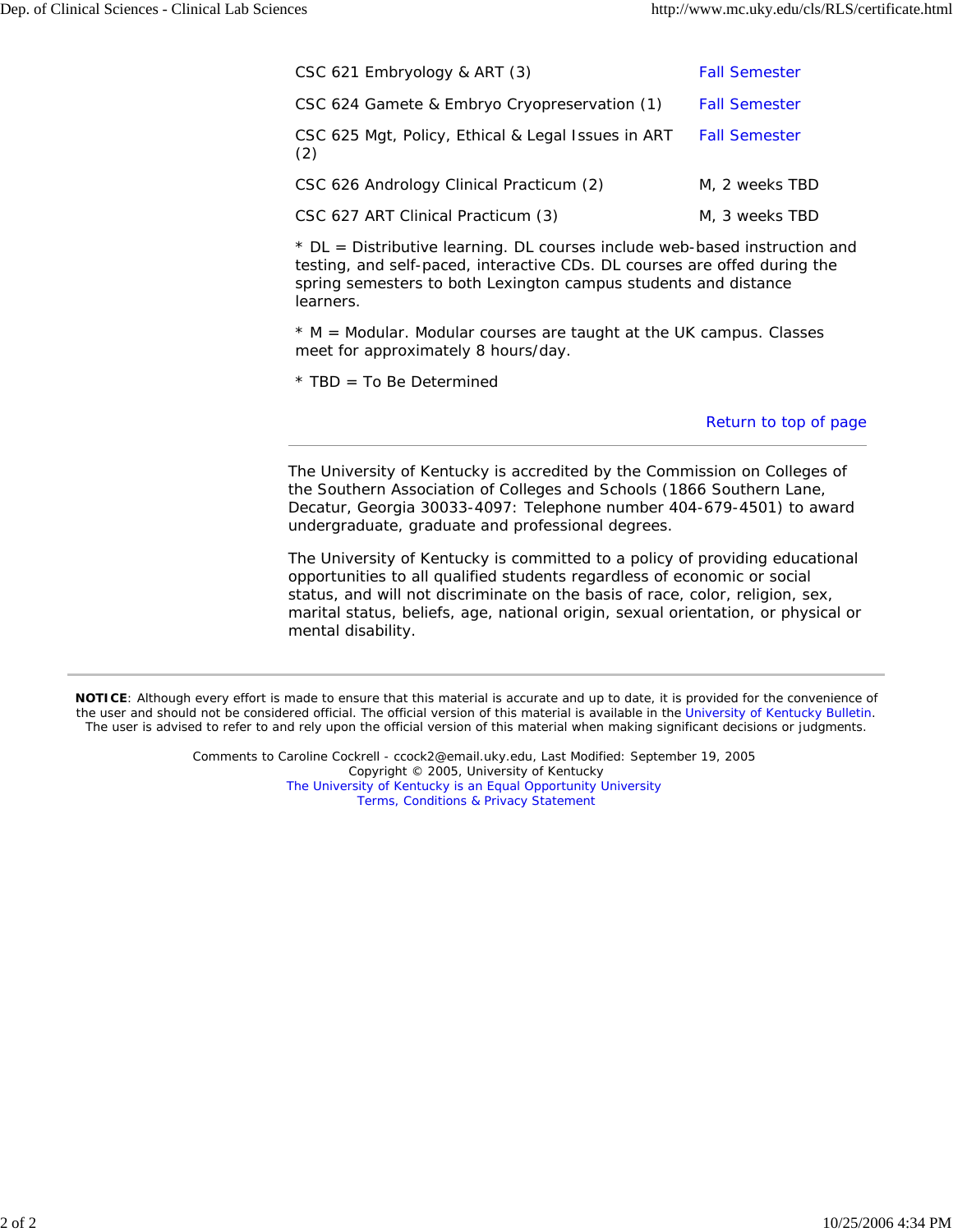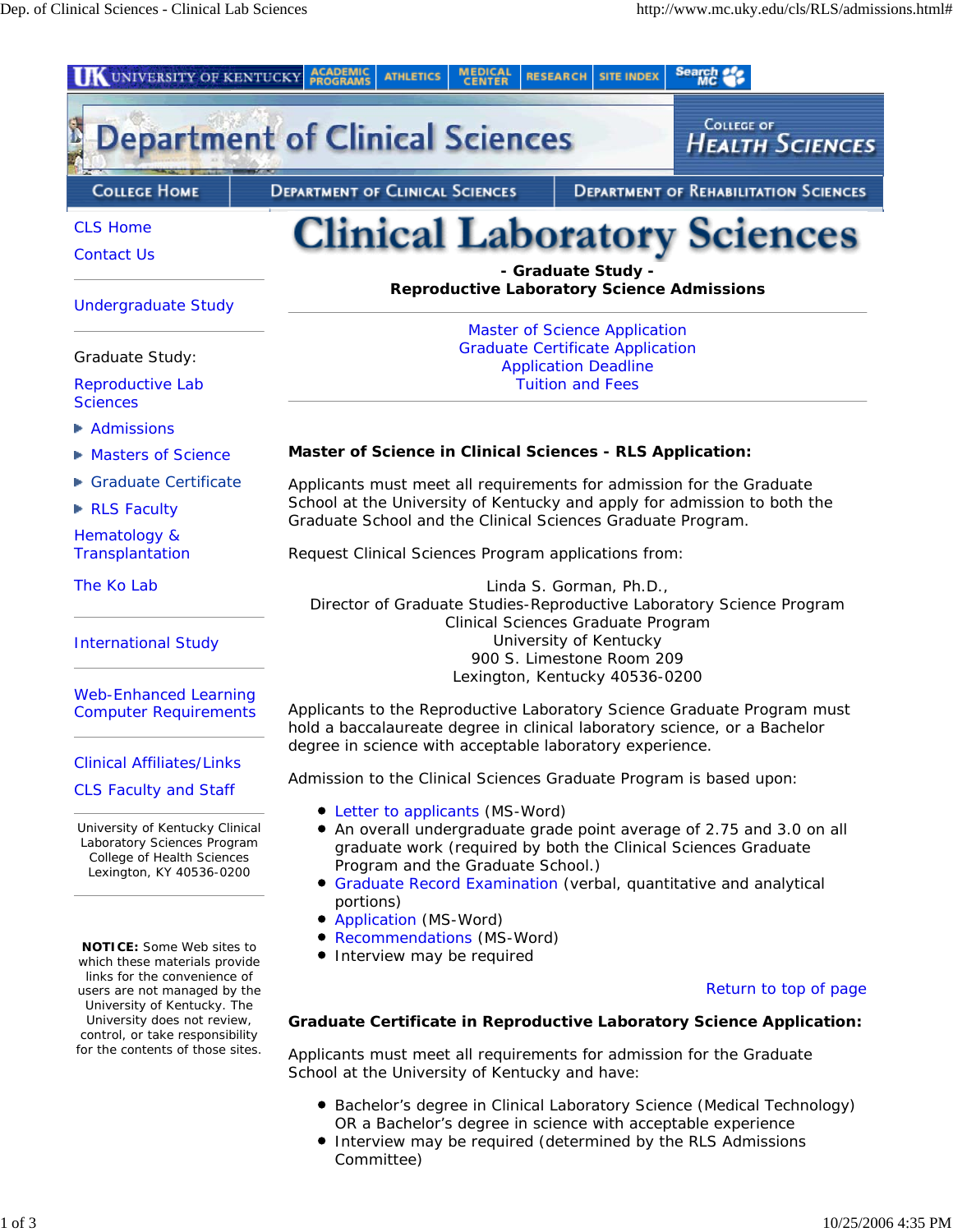Request application to the program from:

Doris J. Baker, Ph.D., Director, Graduate Programs in RLS E-mail: dbake0@uky.edu

> Address: University of Kentucky Clinical Laboratory Sciences Division College of Health Sciences 900 S. Limestone Street Lexington, KY 40536-0200

Or see on-line forms:

- Letter to Applicants (MS-Word)
- Application (MS-Word)
- References (3) (MS-Word)

## Return to top of page

## **Application Deadlines:**

### **Masters of Science in Clinical Sciences - Reproductive Lab Science**

| U.S. citizens and residents: | March 15   |
|------------------------------|------------|
| International students:      | January 15 |

## **Reproductive Lab Science Graduate Certificate**

| U.S. citizens and residents: | November 15 |
|------------------------------|-------------|
| International students:      | May 15      |

### Return to top of page

# **Tuition and Fees:**

Information on current tuition and fees for graduate students may be found at the Graduate School website.

For students seeking a graduate degree, the University of Kentucky now offers merit scholarships to new non-resident students who meet certain academic requirements. The merit scholarships make tuition costs for non-resident students the same as the tuition for resident students . To be eligible for the scholarships applicants have

- An earned bachelor's degree
- An undergraduate GPA of 3.25 or higher on a 4.00 scale
- A cumulative GPA of at least 3.25 in prior graduate studies

Please review the website for merit scholarships for current application deadlines for the Kentucky Graduate Scholarship.

All non-resident applicants automatically will be considered for the scholarships. For more information contact the Graduate School.

### Return to top of page

The University of Kentucky is accredited by the Commission on Colleges of the Southern Association of Colleges and Schools (1866 Southern Lane, Decatur, Georgia 30033-4097: Telephone number 404-679-4501) to award undergraduate, graduate and professional degrees.